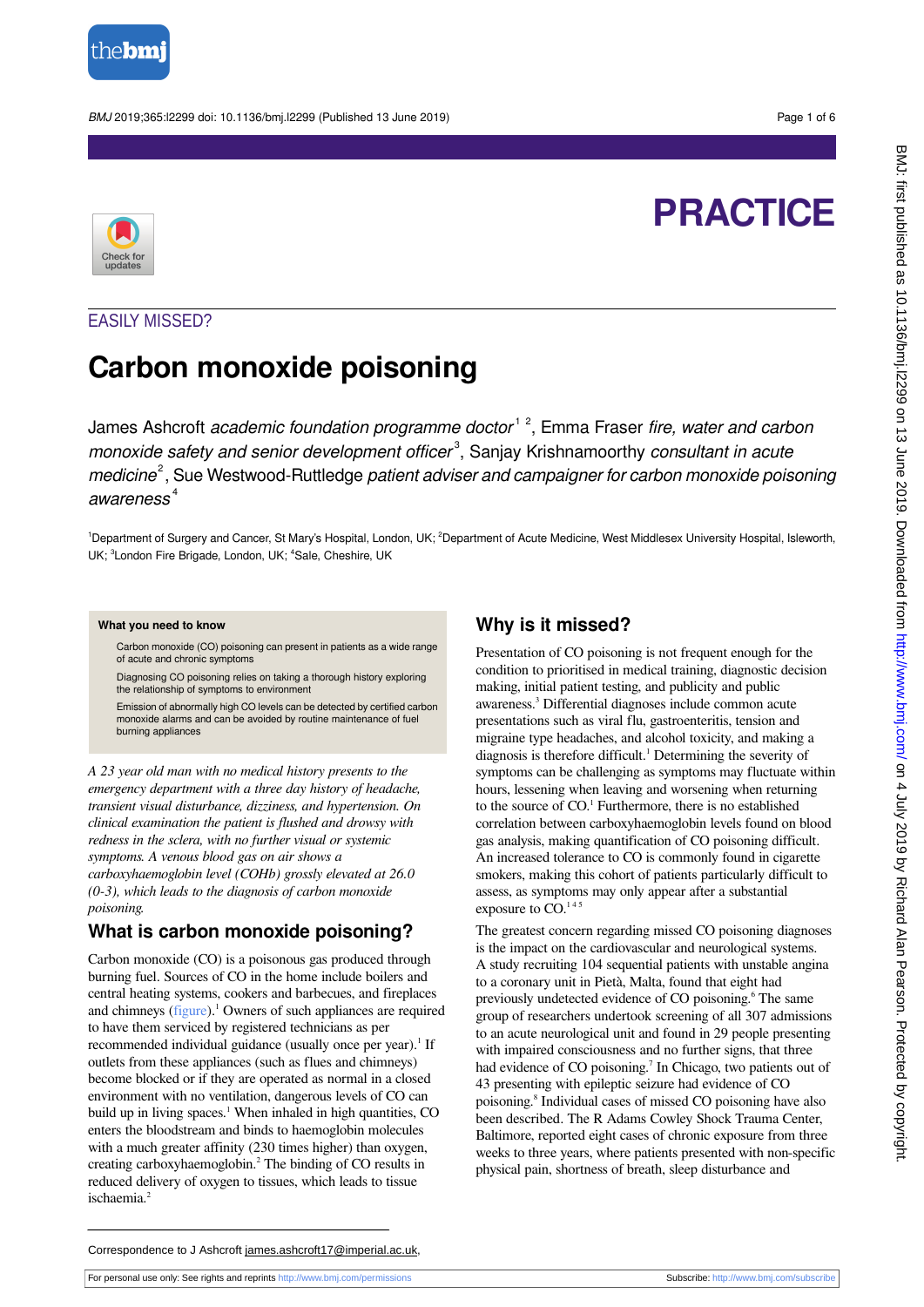nightmares, weight loss, tinnitus, muscular spasm, photophobia, ataxia, paranoia, and memory loss.<sup>9</sup>

## **Why does this matter?**

According to the Office for National Statistics and the Carbon Monoxide and Gas Safety Society, approximately 50 people die from CO poisoning each year in the UK.<sup>1011</sup> Between 1995 and 2017, there were 676 UK deaths caused by accidental CO poisoning.<sup>10</sup> Near misses from unintentional CO poisoning came to 5542, and of those, 2250 required hospital treatment.<sup>12</sup> CO poisoning is a persistent international cause for concern and may be intensified in less economically developed countries.<sup>13 14</sup>

## **Presentation**

Symptoms of acute and chronic CO poisoning are summarised in the [table](#page-4-0) .

Acute CO poisoning commonly presents with a tension type headache, dizziness, nausea, and vomiting.<sup>1</sup> These symptoms may make patients believe they have contracted food poisoning or flu, delaying presentation.<sup>1</sup> Patients may have recently travelled or spent time away from the source of CO, leaving windows and doors shut and allowing CO to accumulate, which on return can bring acute and severe symptoms. Severe weather conditions may also lead to the use of indoor heat generator systems without ventilation, which increases the risk of toxic  $CO$  accumulation.<sup>1</sup>

Those who have been exposed to open fires are at risk of both CO poisoning and cyanide toxicity, caused by combustion of hydrogen containing natural and synthetic materials.<sup>15</sup>

#### **A case of missed carbon monoxide poisoning**

Sue Westwood-Ruttledge, a patient author for this article, was poisoned by carbon monoxide over three years caused by a disconnected appliance duct in her newly built house.

Sue says, "After moving to a new house I had many episodes of feeling generally unwell with lethargy, headaches, dizziness, and nausea. I also struggled to concentrate. I put my symptoms down to being run down due to working long hours. Several times when I had been away on holiday and the windows had all been closed I would come home, go to bed, and be violently sick all night long. My son who was 6 years old when we moved into the house suffered from frequent stomach pains and headaches. After taking him to the GP, each time I was told he was fine and it was suggested my son was trying to get out of going to school."

Sue's diagnosis came with difficulty. She underwent a range of neurological examinations, blood investigations, and imaging studies including computed tomography and echocardiography. One of the leading differentials for Sue's case was cocaine abuse, which was distressing for her and left her feeling abandoned.

Following multiple hospital admissions, a routine boiler service by a registered technician revealed a carbon monoxide leak which ultimately led to he diagnosis.

Chronic CO poisoning may not present with severe symptoms and may be present in the form of mild tiredness, confusion, stomach pains, or shortness of breath.<sup>1</sup> This may further develop to a broad range of neurological symptoms including dementia-like memory changes, parkinsonism, and emotional changes, sleep disturbance, chronic pain syndromes, and fatigue.<sup>1</sup> The time to onset for acute CO poisoning is directly related to the concentration of CO the patient is exposed to, as is the severity of chronic CO poisoning.<sup>1</sup> A typical timeframe of acute CO poisoning presentation is hours following exposure, while patients with chronic CO poisoning present with symptoms ranging from weeks to months in duration.<sup>1</sup> Because of the short to moderate half life of CO and the day-to-day activities of patients requiring them to leave the CO source, blood levels of CO often do not accumulate to life threatening levels for a long period. Chronic CO poisoning can therefore go

undiagnosed until a chance prolonged exposure to the CO source ultimately allows blood levels to accumulate beyond a symptomatic threshold, leading to an acute presentation.<sup>1</sup> Acute CO poisoning may be caused by a high flow CO leak from a faulty fuel burning appliance within the same room as the patient's living space.<sup>1</sup> Chronic CO poisoning may be caused by a smaller dose of CO escaping from the source or a larger distance between the patient and source, eg, a next door neighbour's faulty fuel burning appliance.<sup>1</sup>

### **Clinical examination**

Diagnosis of CO poisoning requires a thorough history taking to link any clinical symptoms to environment and exposure to CO. Cardiovascular examination with electrocardiogram may reveal a sinus tachycardia, however CO poisoning has also been associated with angina and cardiac ischaemia.<sup>6-8</sup> Neurological examination may reveal non-specific symptoms, such as a broad spectrum of sensory changes, inattention, memory change, confusion, ataxia, and in severe cases seizure and reduced consciousness.6-8 Carboxyhaemoglobin is brighter in hue than oxyhaemoglobin, which is the cause of the red conjunctival injection in the case in this article.<sup>9</sup> Textbooks often report elevated carboxyhaemoglobin levels that lead to a "cherry red" skin tone, however this appears to be unfounded and exceptionally rare.<sup>16</sup> Signs on clinical examination of CO poisoning have a poor predictive value, making the key to diagnosis the connection of onset/worsening of symptoms to CO exposure.

#### **Clinical features of acute CO poisoning7-9**

#### **Symptoms**

- **•** Headache
- **•** Dizziness
- **•** Nausea and vomiting

#### **Examination**

- **•** Diagnosis is largely made on clinical symptoms and history/exposure to CO
- **•** Neurological examination may reveal non-specific signs, dizziness, and confusion

#### **Investigation**

- **•** Electrocardiogram
- **•** Lactate levels
- **•** Carboxyhaemoglobin (COHb) level measurements through venous blood gas

#### **Findings**

- **•** Hypotension
- **•** Tachycardia, rarely arrhythmias or cardiac ischaemia
- **•** Lactate may be elevated in severe CO poisoning
- **•** Raised carboxyhaemoglobin (COHb) levels, with toxic effects appearing at 15-20%

### **Initial tests**

Pulse oximetry, which relies on absorption of infrared light by haemoglobin, is often falsely high in CO poisoning because of the similar properties of oxyhaemoglobin and carboxyhaemoglobin.<sup>15</sup> A venous or arterial blood gas analysis is required for the measurement of carboxyhaemoglobin for definitive diagnosis, and this is rarely available outside the hospital environment.<sup>5</sup> CO levels should be lower than  $3\%$  in non-smokers, but have been found to be as high as 15% in heavy smokers.<sup>5</sup> The accumulation of carboxyhaemoglobin to a level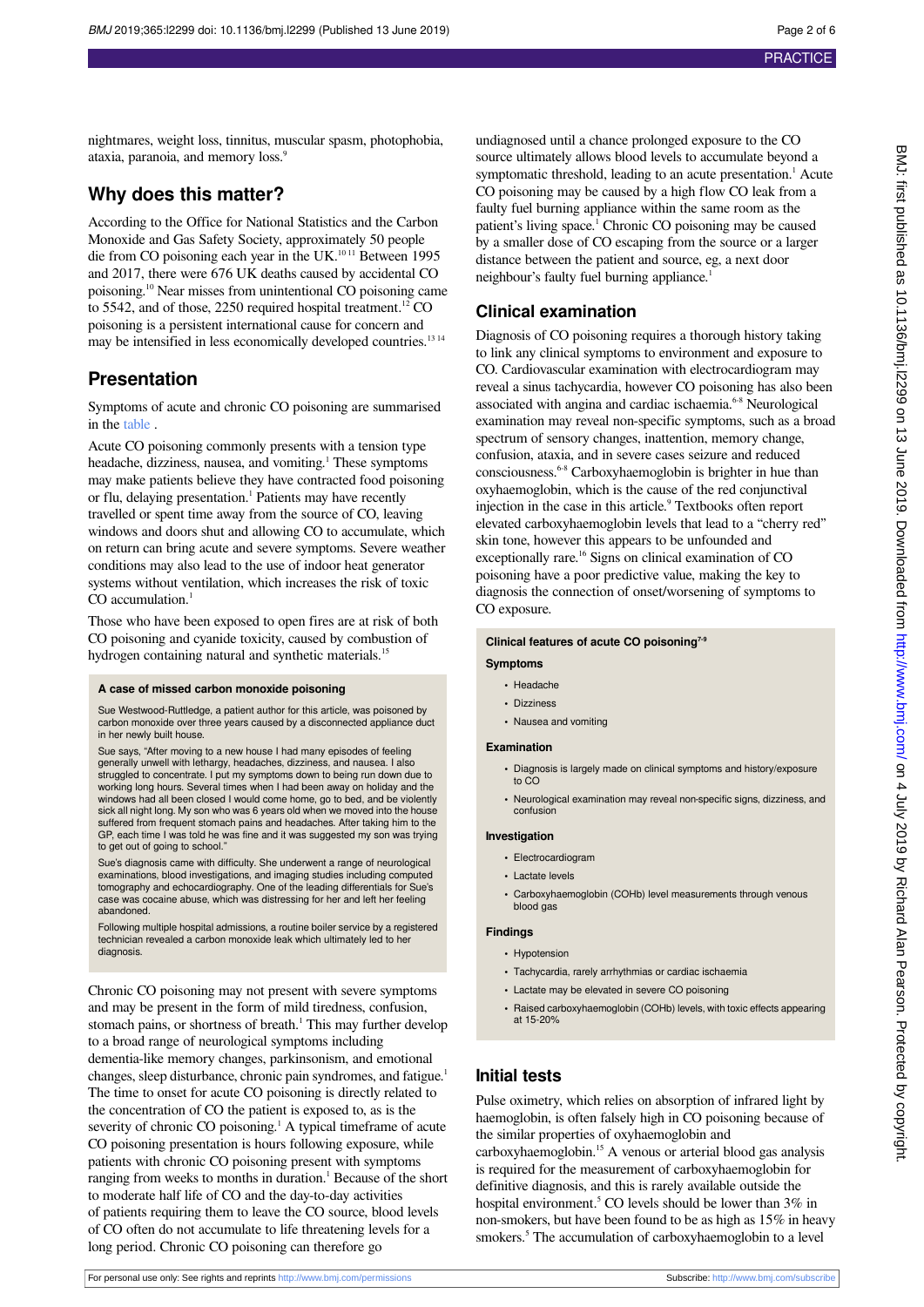of 15-20% is considered to give the toxic effects of CO poisoning.7-9

A novel method of detecting CO levels is the use of breath analysis, allowing non-invasive quantification of exhaled CO level in an attempt to detect poisoning.<sup>1718</sup> Whereas carboxyhaemoglobin levels show a linear relationship with clinical severity in CO poisoning, breath analysis has failed to show the same result and should not be used to exclude early CO poisoning.<sup>17 18</sup>

## **Management**

Refer patients with suspected CO poisoning to the emergency department for investigation and further management.<sup>15</sup> Only severe cases of CO poisoning require admission, and most identified acute presentations are treated and discharged to a place of safety.<sup>19</sup> Treatment includes driving CO out of the body and tissues, and using oxygenation to encourage the association of oxygen with haemoglobin.<sup>1</sup> Deliver 100% high flow oxygen to the patient through a non-rebreather mask as early as possible in the community or at the emergency department.<sup>19</sup> This reduces the half life of carboxyhaemoglobin from 4 to 6 hours to 40-80 minutes, therefore enabling treatment of the acute presentation within hours.<sup>19</sup> Treatment should take effect immediately, but can vary depending on patient and dose of CO.<sup>7</sup> All patients presenting acutely are recommended to have a minimum six hours of oxygen therapy.<sup>7</sup>

#### **How to prioritise CO poisoning as a differential diagnosis**

- **•** Patients describing neurological symptoms such as dizziness, loss of balance, vision and memory disturbances, loss of consciousness or collapse, lack of concentration, and unusual emotional and mood changes over a long period in conjunction with flu like symptoms should prompt investigation into CO poisoning<sup>1</sup>
- **•** Ask about potential sources of CO and changes in environment or exposure to fuel burning appliances coinciding with symptoms. If there is an exposure risk, CO poisoning must be explored
- **•** An initial predictor model (detecting 45 cases from 61 patients tested) suggests that in patients presenting with any CO poisoning symptoms and affected cohabitants (including pets), a CO poisoning diagnosis should be prioritised and investigated<sup>23</sup>

#### **Advice on what to do in a suspected CO leak**

- **•** Open all doors and windows to ventilate the building if immediately possible
- **•** If it is safe to do so, switch off all CO producing appliances
- **•** Get outside into the fresh air quickly
- **•** If someone is showing signs of poisoning or has collapsed, get them outside, call 999, and ask for an ambulance
- **•** Seek immediate medical advice. Go to hospital and on arrival inform staff that you suspect CO poisoning
- **•** Before returning home, call the gas emergency number on 0800 111 999 (UK) and tell them what has happened

Recovery is measured by complete elimination of symptoms as opposed to a normal CO value.<sup>19</sup> Limited evidence suggests that hyperbaric oxygen results in better long term outcomes and reduced complications following CO poisoning.<sup>20</sup> A meta-analysis of six randomised controlled trials found no statistically significant benefit in treating CO poisoning with hyperbaric treatment when compared with normobaric treatment with regard to a range of immediate and delayed neurological sequelae.<sup>21</sup> Specialist advice is required for patients presenting with a carboxyhaemoglobin level of greater than 25%, pregnancy, or substantial neurological or cardiovascular symptoms.<sup>3 20</sup> For patients treated for chronic carbon monoxide

poisoning, manage any lasting effects conservatively with long term follow-up if necessary.<sup>7</sup>

The London Fire Brigade advises members of the public to buy a CO detector for all rooms that contain a fuel burning appliance.<sup>22</sup> CO detectors sound a loud alarm if a harmful level of CO gas is reached within an area.<sup>22</sup> It is the only method to detect CO gas within the household, enabling safe evacuation and preventing harmful CO effects.<sup>22</sup> Detectors should be installed in an open unobstructed area of wall or ceiling at a metre's distance from the appliance.<sup>22</sup> Ultimately, public and medical awareness, timely detection, and efforts towards prevention of CO poisoning are key to reducing morbidity and mortality from this serious condition.

#### **How patients were involved in the creation of this article**

The case description in this article is based on a patient who was treated in the emergency department. Sue Westwood-Ruttledge, whose life has been personally affected by carbon monoxide poisoning, contributed to the shape of the article and described her experiences in the Patient Perspective box "A case of missed carbon monoxide poisoning."

#### **Education into practice**

What are the different presentations for which you might consider carbon monoxide poisoning as a differential diagnosis?

How will this article help you consider both the acute and chronic effects of carbon monoxide poisoning?

What will you do differently in your practice after reading this article?

**Contributors** JA devised the article. SW-R, EF, and SK gave intellectual contribution. SW-R advised the article as a patient adviser. JA created the article draft, which was revised by SK, EF, and SW-R.

Provenance and peer review: commissioned; externally peer reviewed.

**Competing interests**The BMJ has judged that there are no disqualifying financial ties to commercial companies. The authors declare the following other interests: none.

Further details of The BMJ policy on financial interests is here: https://www.bmj. com/about-bmj/resources-authors/forms-policies-and-checklists/declarationcompeting-interests

- 1 National Health Service. Carbon monoxide poisoning. 2016. https://www.nhs.uk/conditions/ carbon-monoxide-poisoning.
- 2 Chapman S, Robinson G, Stradling J, West S, Wrightson J, Oxford handbook of respiratory medicine. Oxford University Press, 2014.
- 3 Wright J. Chronic and occult carbon monoxide poisoning: we don't know what we're missing. Emerg Med J 2002;19:386-90. 10.1136/emj.19.5.386 12204981
- 4 Hopkinson JM, Pearce PJ, Oliver JS. Carbon monoxide poisoning mimicking gastroenteritis. Br Med J 1980;281:214-5. 10.1136/bmj.281.6234.214 7407525
- 5 Burney RE, Wu SC, Nemiroff MJ. Mass carbon monoxide poisoning: clinical effects and results of treatment in 184 victims. Ann Emerg Med 1982;11:394-9. 10.1016/S0196-0644(82)80033-4 7103154
- 6 Balzan MV, Cacciottolo JM, Mifsud S. Unstable angina and exposure to carbon monoxide. Postgrad Med J 1994;70:699-702. 10.1136/pgmj.70.828.699 7831163
- 7 Balzan MV, Agius G, Galea Debono A. Carbon monoxide poisoning: easy to treat but difficult to recognise. Postgrad Med J 1996;72:470-3. 10.1136/pgmj.72.850.470 8796209
- 8 Heckerling PS, Leikin JB, Terzian CG, Maturen A. Occult carbon monoxide poisoning in patients with neurologic illness. J Toxicol Clin Toxicol 1990;28:29-44. 10.3109/15563659008993474 2381021
- 9 Myers RA, DeFazio A, Kelly MP. Chronic carbon monoxide exposure: a clinical syndrome detected by neuropsychological tests. J Clin Psychol 1998;54:555-67. 10.1002/(SICI)1097-4679(199808)54:5<555::AID-JCLP1>3.0.CO;2-K 9696105
- 10 Co-gas safety. 22 Years of Data of Deaths & Injuries from Unintentional Carbon Monoxide Poisoning. 2018. [http://www.co-gassafety.co.uk/wp-content/uploads/2018/02/Press-pack-](http://www.co-gassafety.co.uk/wp-content/uploads/2018/02/Press-pack-2018.pdf)[2018.pdf.](http://www.co-gassafety.co.uk/wp-content/uploads/2018/02/Press-pack-2018.pdf)
- 11 Office for National Statistics (UK) Number of deaths from accidental carbon monoxide poisoning. 2016. https://www.ons.gov.uk/peoplepopulationandcommunity/ healthandsocialcare/causesofdeath/adhocs/ 006135numberofdeathsfromaccidentalcarbonmonoxidepoisoning
- 12 Project SHOUT. What is Carbon Monoxide Poisoning? 2018.<http://projectshout.com>; 2018.
- 13 Centers for Disease Contol and Prevention (USA). QuickStats: Number of deaths resulting from unintentional carbon monoxide poisoning,\* by month and year—National Vital Statistics System, United States, 2010-2015. 2017. MMWR Morb Mortal Wkly Rep 2017;66:234. 10.15585/mmwr.mm6608a9 28253228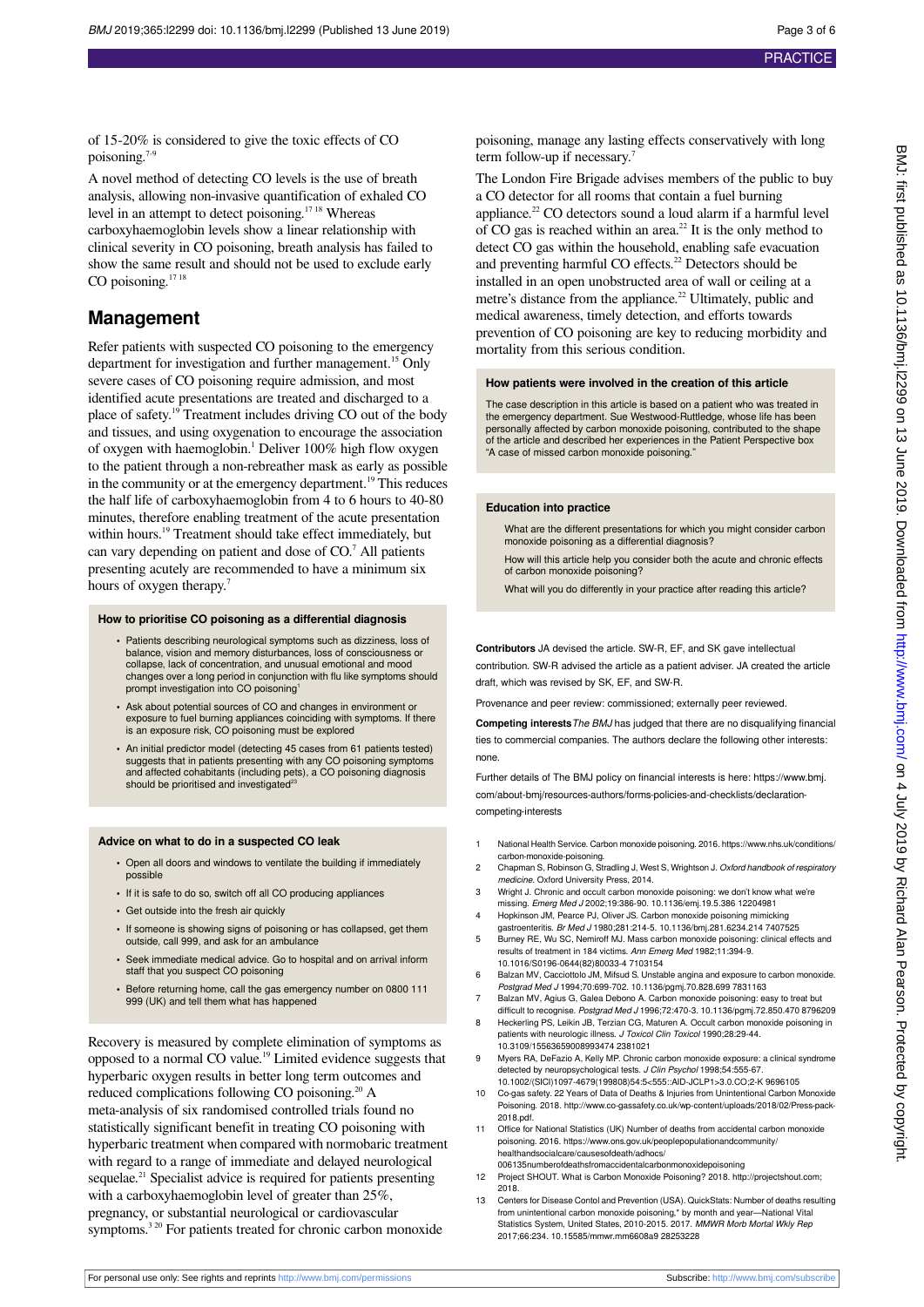- 14 Proceedings of the International Conference on Carbon Monoxide Risk Assessment and Management. 2016. [http://www.tssablog.org/wp-content/uploads/2017/06/Revised-](http://www.tssablog.org/wp-content/uploads/2017/06/Revised-Conference-Report-March-31-2017.pdf)[Conference-Report-March-31-2017.pdf](http://www.tssablog.org/wp-content/uploads/2017/06/Revised-Conference-Report-March-31-2017.pdf)
- 15 Baud FJ, Barriot P, Toffis V, etal . Elevated blood cyanide concentrations in victims of smoke inhalation. N Engl J Med 1991:325:1761-6. 10.1056/NEJM199112193252502 1944484
- 16 Matthew H. Acute poisoning: some myths and misconceptions. Br Med J 1971;1:519-22. 10.1136/bmj.1.5748.519 4396958
- 17 Cunnington AJ, Hormbrey P. Breath analysis to detect recent exposure to carbon monoxide. Postgrad Med J 2002;78:233-7. 10.1136/pmj.78.918.233 11930027
- 18 Hullin T, Aboab J, Desseaux K, Chevret S, Annane D. Correlation between clinical severity and different non-invasive measurements of carbon monoxide concentration: A population study. PLoS One 2017;12:e0174672. 10.1371/journal.pone.0174672 28350859
- 19 Jor HM, Dalton HR. Headache and drowsiness in a 22 year old student. BMJ 2008;337:a1481. 10.1136/bmj.a1481 18815179
- 20 Zagami AS, Lethlean AK, Mellick R. Delayed neurological deterioration following carbon monoxide poisoning: MRI findings. J Neurol 1993;240:113-6. 10.1007/BF00858727 8437018
- 21 Lin CH, Su WH, Chen YC, etal . Treatment with normobaric or hyperbaric oxygen and its effect on neuropsychometric dysfunction after carbon monoxide poisoning: A systematic review and meta-analysis of randomized controlled trials. Medicine (Baltimore) 2018;97:e12456. 10.1097/MD.0000000000012456 30278526
- 22 London Fire Brigade. Carbon monoxide—the silent killer. 2018. https://www.london-fire. gov.uk/safety/the-home/carbon-monoxide-alarms.
- 23 Heckerling PS, Leikin JB, Maturen A. Occult carbon monoxide poisoning: validation of a prediction model. Am J Med 1988;84:251-6. 10.1016/0002-9343(88)90421-4 3407653

Published by the BMJ Publishing Group Limited. For permission to use (where not already granted under a licence) please go to [http://group.bmj.com/group/rights-licensing/](http://group.bmj.com/group/rights-licensing/permissions) [permissions](http://group.bmj.com/group/rights-licensing/permissions)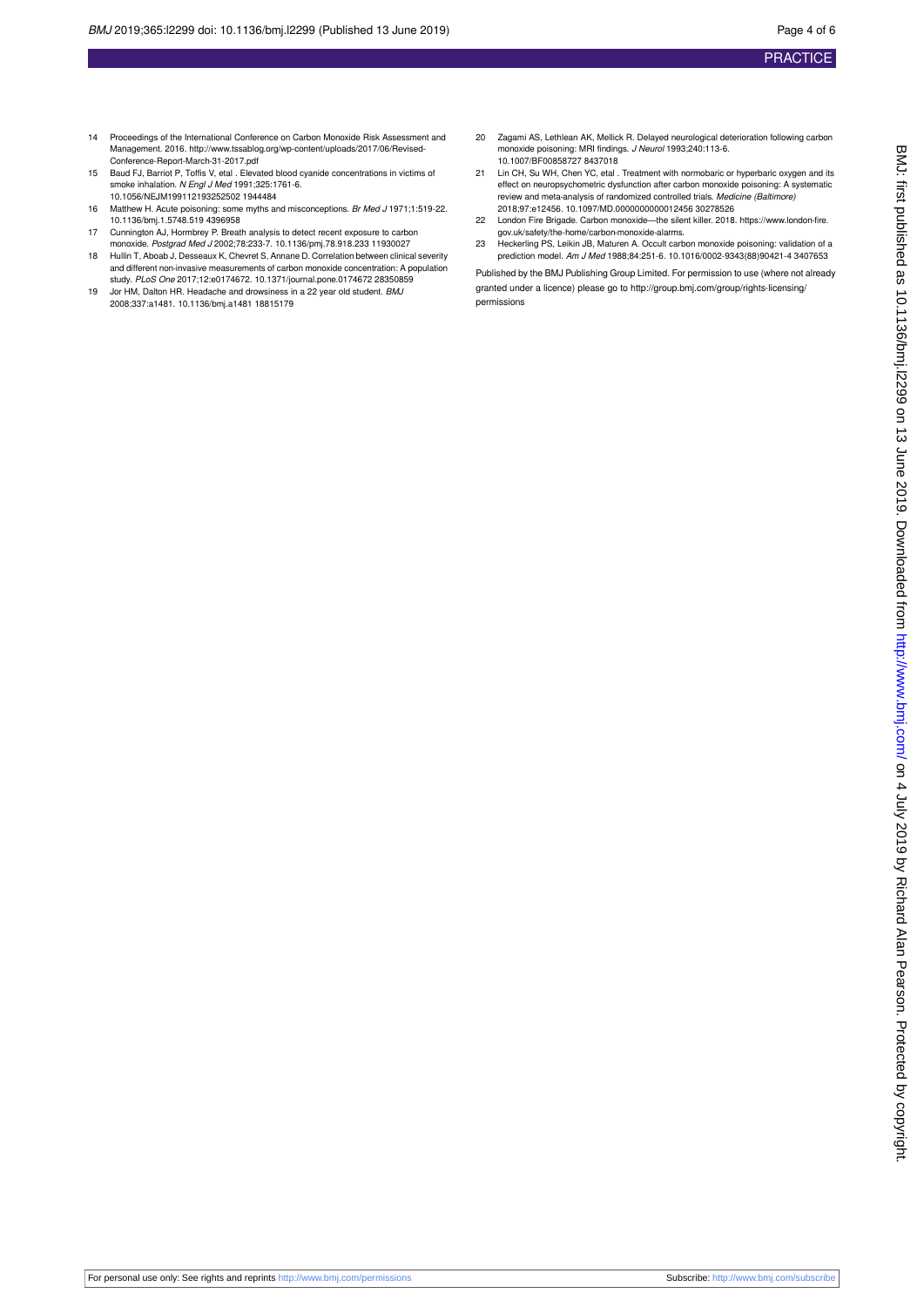## **Table**

<span id="page-4-0"></span>**Table 1| Acute vs chronic CO poisoning**

| Acute                                          | <b>Chronic</b>                              |
|------------------------------------------------|---------------------------------------------|
| Headache                                       | Inattention, memory loss, and fatigue       |
| <b>Tiredness</b>                               | Sleep disturbance                           |
| Abdominal aching                               | Personality and mood changes                |
| Nausea and vomiting                            | Parkinsonism, ataxia, and seizure syndromes |
| Chest pain or generalised pain Muscular spasms |                                             |
| Shortness of breath                            | Tinnitus                                    |
| Seizure                                        | Photophobia                                 |
| Coma                                           | Chronic pain syndromes                      |
| Death                                          | Cardiac ischaemia                           |